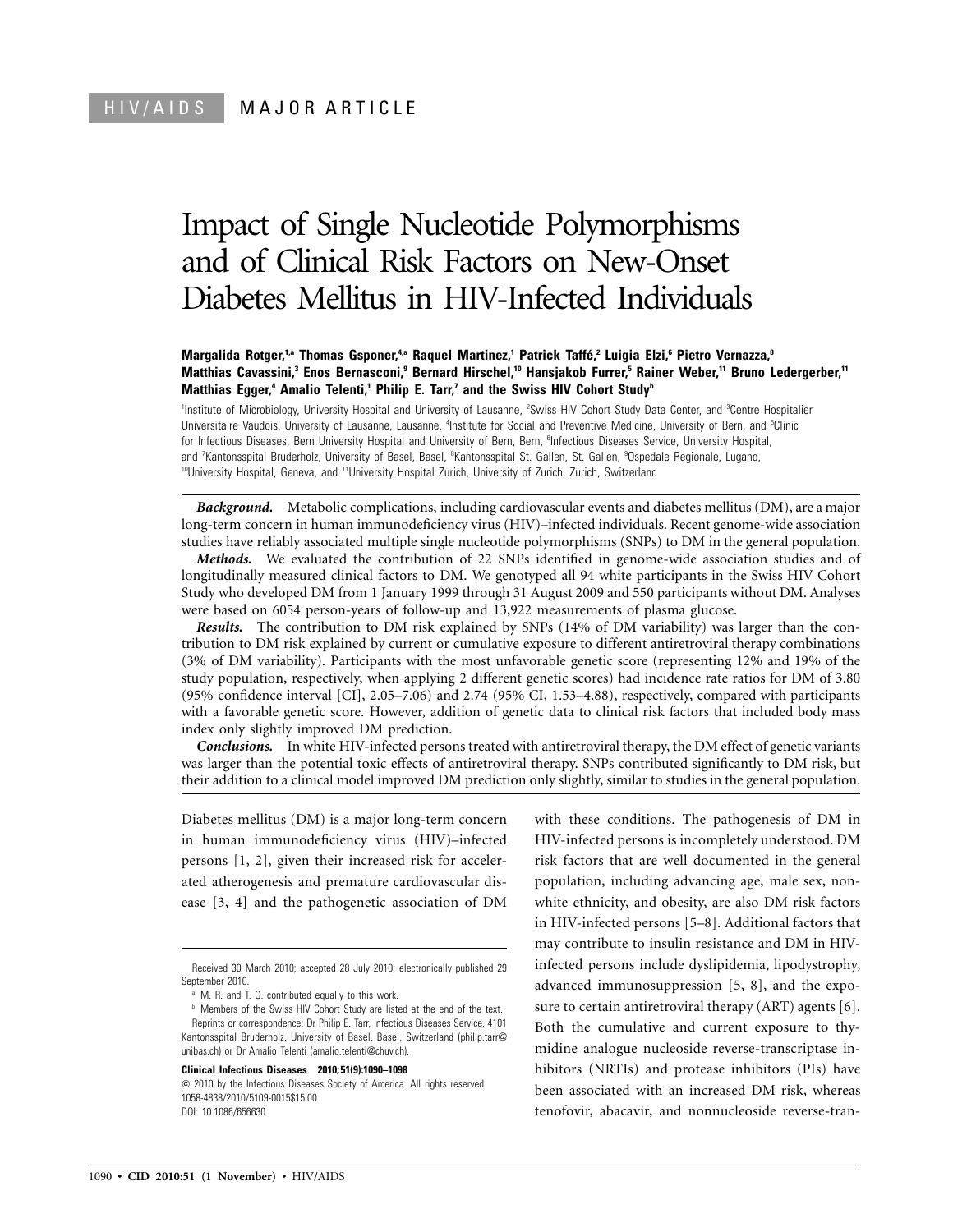#### **Table 1. Baseline Characteristics of the Study Participants**

|                                            | Participants       |                                    |                                        |
|--------------------------------------------|--------------------|------------------------------------|----------------------------------------|
| Characteristic                             | All<br>$(n = 644)$ | With new<br>onset DM<br>$(n = 94)$ | Without new<br>onset DM<br>$(n = 550)$ |
| Age, median (IQR), years                   | 40 (35-48)         | 45.5 (38.3-54)                     | $39(34 - 46)$                          |
| BMI, median (IQR)                          | 23.2 (20.8-25.9)   | 25.8 (23.1–27.5)                   | 22.8 (20.6-25.2)                       |
| Male sex                                   | 512 (79.5)         | 81 (86.2)                          | 431 (78.4)                             |
| Presumed mode of HIV transmission          |                    |                                    |                                        |
| Men who have sex with men                  | 292 (45.3)         | 36 (38.3)                          | 256 (46.5)                             |
| Heterosexual                               | 191 (29.7)         | 35(37.2)                           | 156 (28.4)                             |
| Injection drug use                         | 137 (21.3)         | 18 (19.1)                          | 119 (21.6)                             |
| Unknown or other                           | 24 (3.7)           | 5(5.3)                             | 19(3.5)                                |
| ART group                                  |                    |                                    |                                        |
| No ART                                     | 101 (15.7)         | 12 (12.8)                          | 89 (16.2)                              |
| NRTI only                                  | 77(12)             | 15 (16)                            | 62 (11.3)                              |
| NRTI+PI                                    | 227 (35.2)         | 40 (42.6)                          | 187 (34)                               |
| NRTI+NNRTI                                 | 198 (30.7)         | 18 (19.1)                          | 180 (32.7)                             |
| NRTI+NNRTI+PI                              | 41 (6.4)           | 9(9.6)                             | 32(5.8)                                |
| Value during follow-up period              |                    |                                    |                                        |
| CD4+ T cells, median (IQR), cells/ $\mu$ L | 540 (368-763)      | 385 (250-594)                      | 562 (400-782)                          |
| HIV viral load <400 copies/mL              | 427 (66.3)         | 49 (52.1)                          | 378 (68.7)                             |
| Hepatitis C virus coinfection              | 185 (28.7)         | 24 (25.5)                          | 161 (29.3)                             |

**NOTE.** Data are no. (%) of participants, unless otherwise indicated. ART, antiretroviral therapy; BMI, body mass index; DM, diabetes mellitus; HIV, human immunodeficiency virus; IQR, interquartile range; NNRTI, nonnucleoside reverse-transcriptase inhibitors; NRTI, nucleoside reverse-transcriptase inhibitors; PI, protease inhibitor.

scriptase inhibitors (NNRTIs) have not been linked to DM risk, in longitudinal, observational studies [5, 6, 8, 9].

DM is known to have a strong heritable component [10]. Recent genome-wide association studies (GWAS) have provided a comprehensive inventory of common single nucleotide polymorphisms (SNPs) reproducibly associated with DM in the general population [11–20]. The aim of the present study was to examine the contribution of 22 SNPs identified in GWAS of the general population to the risk of DM in HIV-infected individuals. Because these GWAS have been conducted almost exclusively in the white population, our study population included only participants self-identified as white. We assessed the quantitative impact of genetic background and relevant clinical factors, most notably body mass index (BMI) and ART exposure, on DM risk and compared the relative importance of SNPs and clinical factors.

# **MATERIALS AND METHODS**

*Participants, DM diagnosis, and ART and other medication exposure.* Study participants were followed up in the Swiss HIV Cohort Study (SHCS) [21] during the study period (1 January 1999 to 31 August 2009). The SHCS Genetics Project was approved by the ethics committees of participating centers.

Participants gave written, informed consent for genetic testing. The genotyped study population ( $n = 644$ ) consisted of all 94 white SHCS participants who developed new-onset DM during the study period, the majority of whom were included in a previous DM epidemiological study [8], and 550 randomly selected white SHCS participants with >2 years of ART exposure who did not develop DM. Participants were previously genotyped for a genetics-dyslipidemia study [22]. DM was diagnosed in accordance with the criteria of the Expert Committee on the Diagnosis and Classification of DM [23], with confirmed plasma glucose level cut-off values of >7.0 mmol/L (fasting) or  $>11.1$  mmol/L (nonfasting) [8, 24].

SHCS participants have routine biannual follow-ups with measurements of weight, waist and hip circumference, serum lipids, and glucose. Antiretroviral agents are recorded with start and stop dates in the SHCS database. ART exposure was assessed at the time of DM diagnosis or, for participants without new-onset DM, at the end of the study period. Current exposure to the following ART groups was assessed as described in a previous analysis of the SHCS [8]: (1) NRTI only, (2) NRTI plus PI, (3) NRTI and NNRTI without PI, and (4) NRTI and NNRTI with PI. In an a priori defined sensitivity analysis, cumulative exposure in years to each of the 4 ART groups was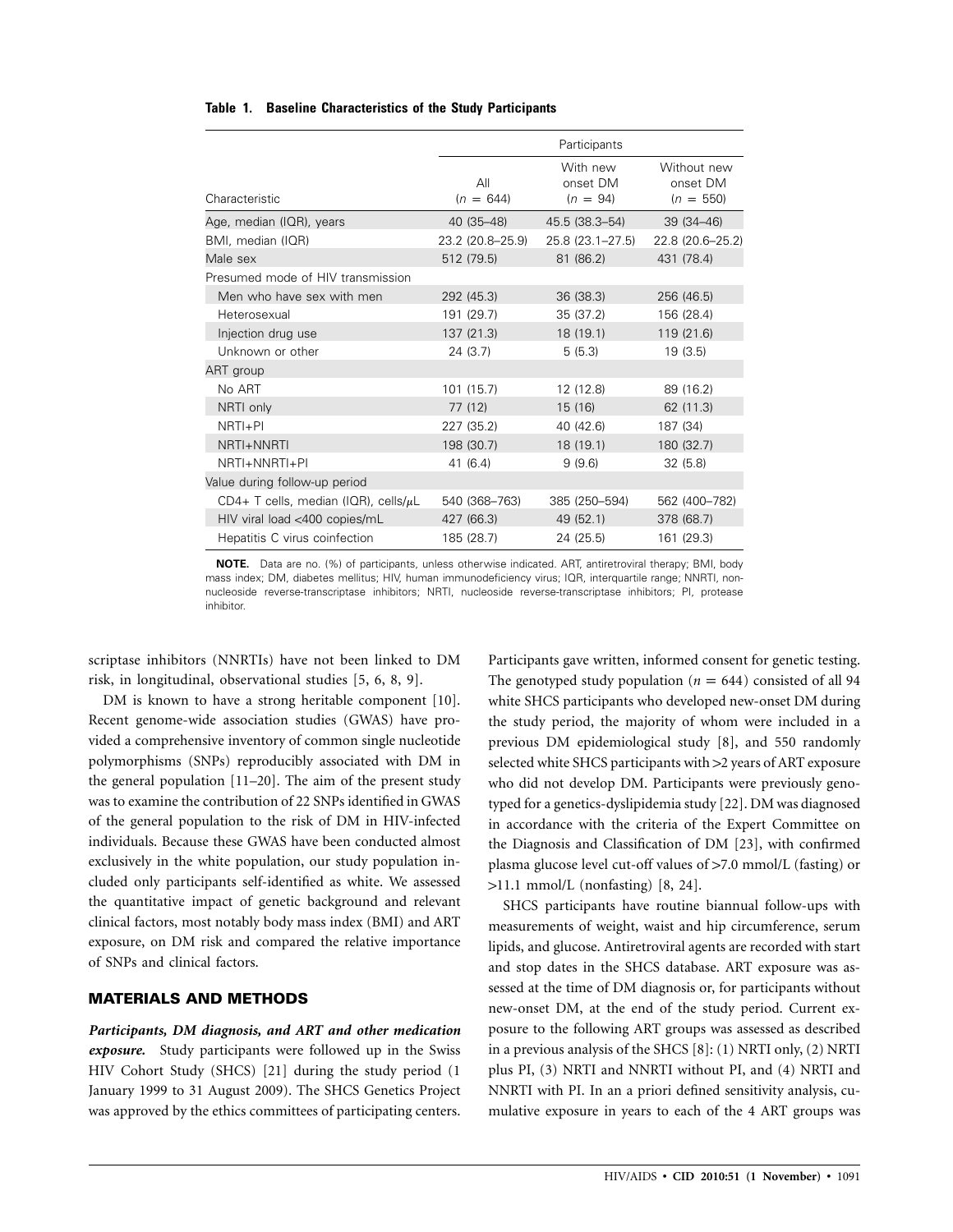

**Figure 1.** Influence of single nucleotide polymorphisms (SNPs) on diabetes mellitus (DM) risk with adjustment for nongenetic variables. Results are represented as the estimated effect and 95% confidence interval on the incidence rate ratio (IRR) of new-onset DM. \*SNPs retained in model *m1*  $(n = 4)$ .

considered, normalized to each participant's follow-up duration [5, 6, 9].

*Genetic variants and genotyping.* The 22 genetic variants selected for the study were associated with DM in GWAS that were conducted in the general population and that were published as of February 2009: *GCKR, FTO, HNF1B, TCF7L2, SLC30A8, HHEX, EXT2/ALX4/LOC387761, CDKN2A/B, IGF2BP2, CDKAL1, KCNJ11, PPARG, WFS1, KCNQ1, JAZF1, CDC123/CAMK1D, TSPAN8/LGR5, THADA, ADAMTS9, NOTCH2, MTNR1B* (2 SNPs) (Table A1, online only). Genotyping was performed by TaqMan allelic discrimination with TaqMan SNP genotyping assays predesigned by Applied Biosystems. Results were entered in the central SHCS genetic database without knowledge of glucose values or DM status.

*Statistical analysis.* The incidence rate of new-onset DM was defined as the number of cases divided by the total number of person-years of follow-up. Follow-up was from the first SHCS visit after 1 January 1999 (baseline) to the date that DM was first diagnosed, death, or last SHCS visit, whichever occurred first. The incidence rate was analyzed by means of a Poisson regression model with log-link function. In a *basic model,* we considered clinical variables only. Variables were either time dependent, including ART group, BMI category

 $(\leq 18.5, 18.5-25, \text{ or } \geq 25)$ , CD4+ T cell count (square root of cells/ $\mu$ L) [8], serum high-density lipoprotein (HDL)–cholesterol (mmol/L), and triglycerides (mmol/L), or time fixed, including sex and age (per 10 years) at baseline. Time-dependent variables entered the model as the most recent information available at each follow-up visit. Each SNP was treated as a categorical variable having 2 levels (2 reference alleles versus  $\geq 1$  variant allele). We assumed an additive mode of inheritance. Two separate *genetic model*–building strategies were compared. First, starting with the basic model and adding the SNPs stepby-step, a final multivariable model 1 (*m1*) was selected by forward stepwise regression based on the Akaike information criterion. Second, given the prior validation of the SNPs in GWAS [11–20], all SNPs were added to the basic model to build model 2 (*m2*).

The relative contribution of clinical and genetic variables to DM risk at the level of the study population was assessed by analyzing deviance, a measure for goodness-of-fit when assessing categorical end points, such as DM [25]. To assess the cumulative contribution of SNPs to DM risk at the level of the individual study participant, a *genetic score* was generated on the basis of the number of DM risk alleles carried. Study participants were then distributed as evenly as possible into 4 risk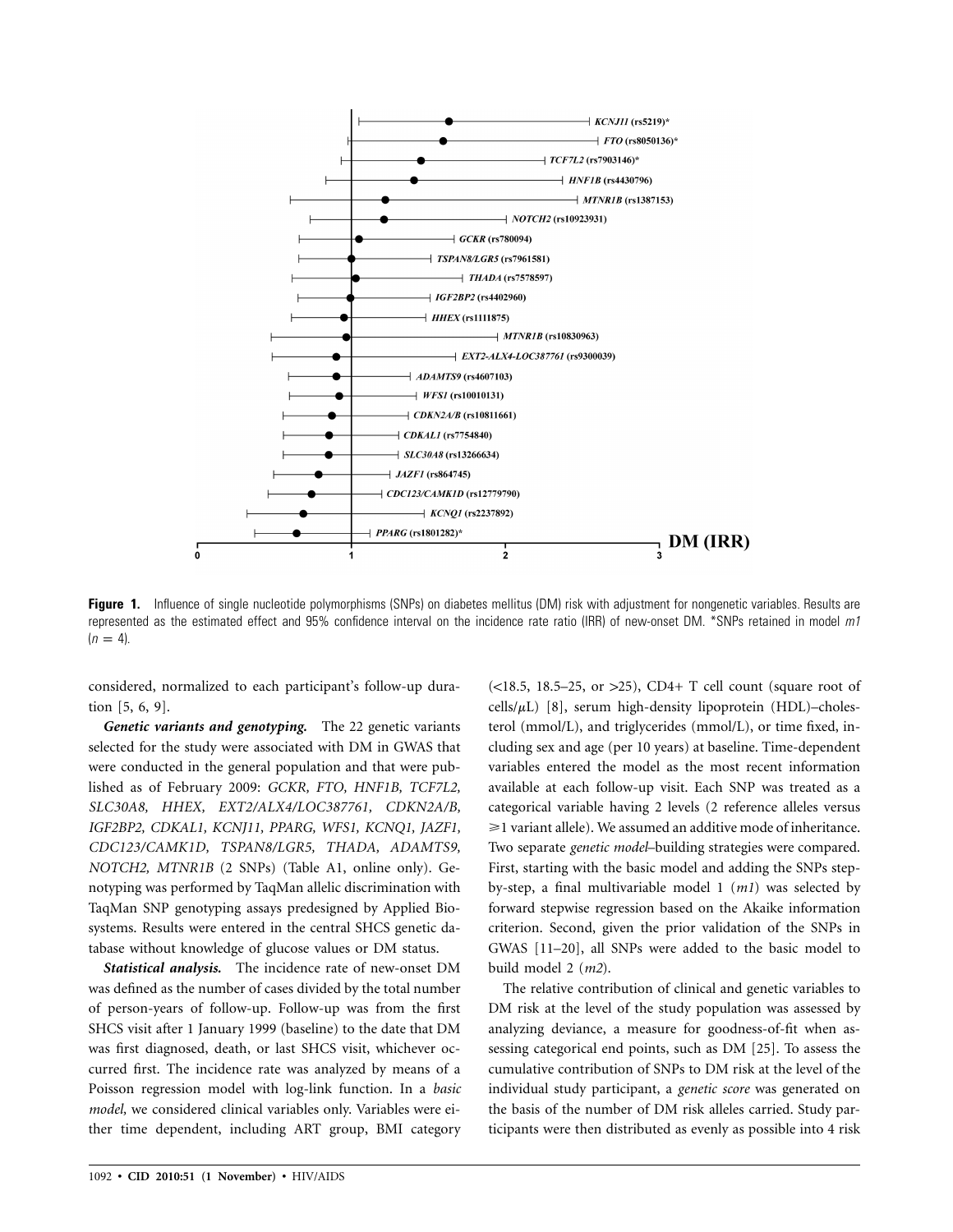

**Figure 2.** Impact of genetic and key nongenetic variables on new-onset diabetes mellitus (DM) in the final, multivariable analysis (model *m1*). Results are represented as the estimated effect and 95% confidence interval on the incidence rate ratio (IRR) of new-onset DM for the genetic variants (*black dots*), clinical variables (*gray triangles*), and type of antiretroviral therapy (ART) (*gray squares*). The estimated effects are relative to a 41.7 year-old woman with normal body mass index (18.5–25), CD4+ T cell count of 484 cells/ $\mu$ L, no treatment with ART, a serum high-density lipoprotein (HDL)–cholesterol of 1.23 mmol/L, serum triglycerides of 2.62 mmol/L, and reference alleles at all genetic loci tested. The age effect is with respect to an increase of 10 years, and the CD4 effect is with respect to a unit increase of the number of CD4 cells/ $\mu$ L on the square root scale. Serum HDL and triglyerides are with respect to a unit increase (original scale). NNRTI, nonnucleoside reverse-transcriptase inhibitors; NRTI, nucleoside reversetranscriptase inhibitors; PI, protease inhibitor.

groups, according to the number of risk alleles. The genetic score was computed separately for *m1* and *m2,* and the DM incidence rate ratio according to genetic score was adjusted for the variables contained in the basic model. Improvement in area under the receiver operating characteristic (ROC) curves was assessed after adding genetic information to the basic model [26]. For this, new-onset DM was predicted at each time point during the study period by considering clinical variables and the genetic background, which was entered as either the 4 SNPs retained in *m1,* all 22 SNPs (*m2*), or the calculated genetic score.

Additional sensitivity analyses included the consideration of current and cumulative azidothymidine (AZT) and stavudine (D4T) exposure as the treatment variable instead of ART group, and hepatitis C virus (HCV) coinfection, defined as a positive serology or detectable HCV RNA during follow-up. All statistical analyses were performed using R, version 2.9.2 [27].

## **RESULTS**

*Characteristics of participants, ART, and SNPs.* Of 661 study participants, those with unsuccessful genotyping  $(n = 4)$  or with prevalent DM at the beginning of the study period  $(n = 13)$  were excluded. Results are therefore based on 644 participants whose characteristics are shown in Table 1. There were 94 participants with new-onset DM. They were older and

more likely to be men and they had a higher baseline BMI and a lower CD4+ cell count, compared with the 550 participants without new-onset DM, as previously reported [8]. In addition, they were more likely to be treated with PI-containing ART and less likely to be receiving NNRTI-containing ART. The median number of plasma glucose measurements per participant was 19 (interquartile range [IQR], 15–26), and the median number of ART modifications per participant was 5 (IQR, 3– 8), during a median follow-up duration of 9.7 years (IQR, 8.6– 9.9 years). Cumulative follow-up for all participants was 6054 person-years, and 13,922 measurements of plasma glucose were analyzed. At the time of DM diagnosis, 12 participants (12.8%) had never been exposed to ART and 11 previously ART-treated participants (12%) were not receiving ART. Minor allelic frequencies were similar to previous reports in ethnically similar populations (Table A1, online only). All SNPs in the participants without DM ( $n = 550$ ) were in Hardy-Weinberg equilibrium ( $P > .001$ ).

*Factors contributing to new-onset DM.* Increasing BMI, age, and triglycerides were associated with DM risk  $(P > .001)$ , as were decreasing HDL-cholesterol  $(P < .01)$  and CD4+ cell count ( $P = .02$ ). The DM effects of the 22 interrogated SNPs are shown in Figure 1. In the final, multivariable model *m1,* adjusted for all clinical and genetic variables, 4 SNPs were retained (rs5219, rs8050136, rs7903146, and rs1801282) (Figure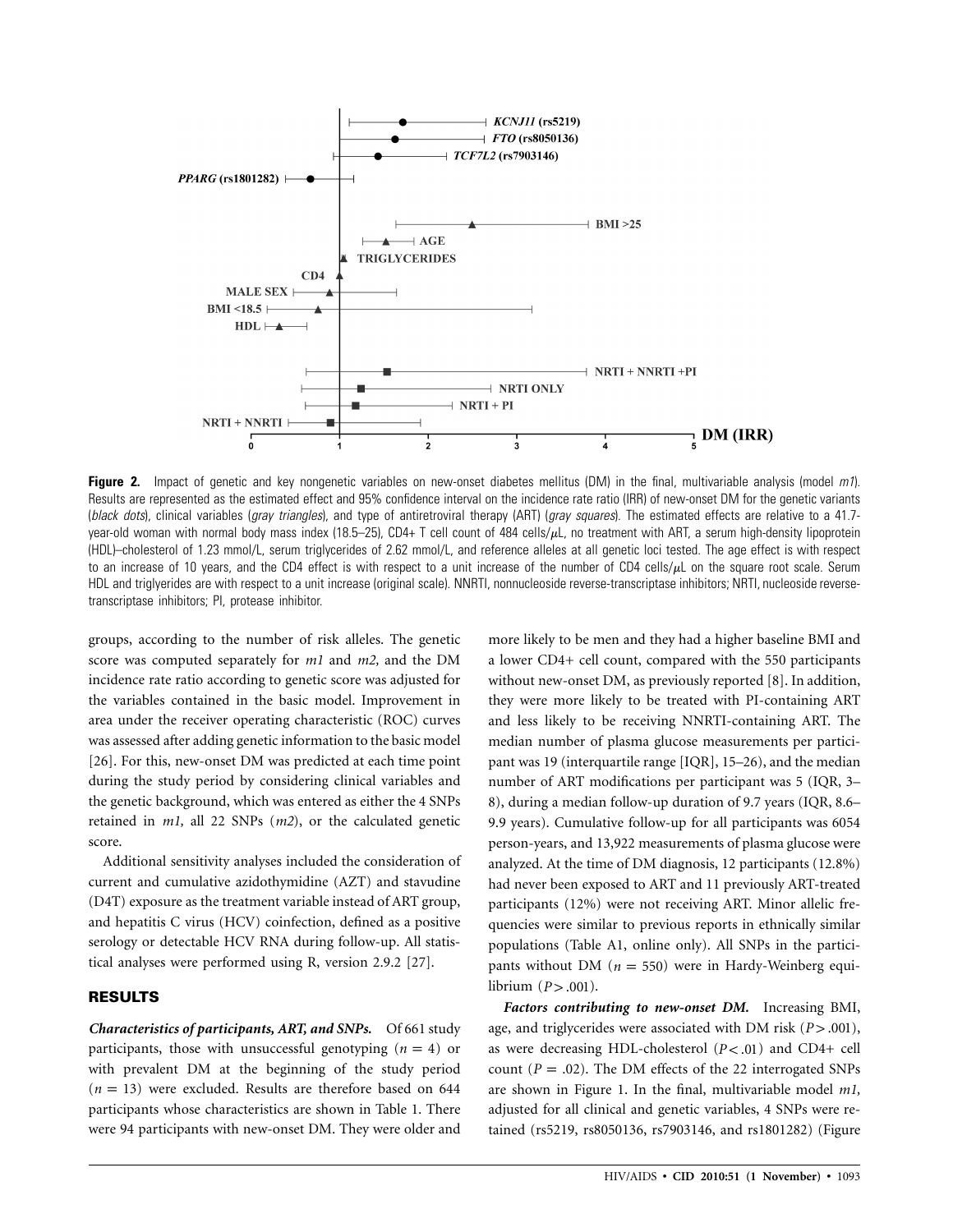

**Figure 3.** Distribution of diabetes mellitus (DM) risk alleles in participants with new-onset DM (*black bars*) and participants without DM (*white bars*). *A*, results according to model *m1* in which 4 single nucleotide polymorphisms (SNPs) were retained. *B*, results according to model *m2* in which all 22 SNPs were considered.

2). Sensitivity analysis showed essentially unchanged results when considering cumulative instead of current ART exposure (Appendix A, online only).

*Relative contribution of genetic and clinical factors.* In the basic model, 30% of reduced residual deviance was explained by BMI, 19% by age, 9% by the CD4+ cell count, 15% by serum HDL-cholesterol, 9% by serum triglycerides, and 3% by the ART group. Adding the 4 SNPs retained in *m1* to the basic model further reduced the residual deviance by 14% ( $P$ <.001). Results were similar when all 22 SNPs were added to the basic model (model *m2*; data not shown).

*DM risk according to genetic score.* Two separate genetic scores were calculated on the basis of the number of DM risk alleles carried by each participant. First, applying model *m1* (4 SNPs), the genetic score ranged from 0 to 8 for a diploid genome. Participants were divided into 4 risk groups according to their genetic score, which corresponded to the presence of 0–3, 4, 5, or 6–8 DM risk alleles (Figure 3*A*). Applying model *m2* (22 SNPs), the genetic score groups corresponded to the presence of 0–22, 23–24, 25–26, or 27–44 risk alleles (Figure 3*B*). With use of either genetic score, participants with new-

onset DM were more likely to be in the upper 2 genetic score groups.

With use of the *m1*-based genetic score, and compared with participants with 0–3 DM risk alleles (reference; incidence rate ratio [IRR] of 1), participants with 4 risk alleles had an IRR of DM of 2.22 (95% confidence interval [CI], 1.27–3.88; *P* ! .01), participants with 5 alleles had an IRR of DM of 2.24 (95% CI, 1.22-4.11;  $P < .01$ ), and participants with 6-8 risk alleles had an IRR of DM of 3.80 (95% CI, 2.05–7.06;  $P < .001$ ) (Figure 4*A*). With use of the *m2*-based genetic score, participants in the 2 intermediate risk groups had an only slightly increased DM risk (23–24 risk alleles: IRR 1.15; 95% CI, 0.61–2.16; *P* = .67; and 25-26 risk alleles: 1.69; 95% CI, 0.93-3.07;  $P = .09$ ), whereas participants with 27–44 risk alleles had an IRR of DM of 2.74 (95% CI, 1.53–4.88;  $P < .001$ ) (Figure 4*B*).

*DM prediction using area under the ROC curve.* The inclusion of genetic data together with clinical risk factors slightly improved the area under the ROC curve (Figure 5). Prediction of DM was similar, regardless of how the genetic data was added to the basic model (area under the ROC curve [AUC], 0.75) that is, whether considering the 4 SNPs retained in *m1* (AUC, 0.78), all 22 SNPs (*m2*; AUC, 0.77), or the genetic score (AUC, 0.77) (Figure A1, online only).

*Alternative models that consider exposure to thymidine analogue reverse-transcriptase inhibitors and HCV coinfection.* In a further sensitivity analysis, current and cumulative exposure to AZT and D4T as well as HCV coinfection were considered instead of ART group. Current exposure to AZT was associated with DM risk in the basic model ( $P = .02$ ), whereas current D4T exposure  $(P = .92)$  and cumulative exposure to AZT ( $P = .76$ ) and D4T ( $P = .60$ ) were not associated with DM risk. However, assessment of the relative contribution of genetic and nongenetic factors, DM risk according to *m1*- or *m2*-based genetic score, and DM prediction using area under the ROC curve showed essentially unchanged results when considering current AZT exposure rather than ART group (Appendix A, online only).

HCV coinfection (Table 1) did not contribute significantly to DM risk in the basic model  $(P = .25)$ . In addition, HCV coinfection explained no residual deviance, and DM risk according to *m1*- or *m2*-based genetic score was essentially unchanged when HCV coinfection was included in the models (Appendix A, online only).

## **DISCUSSION**

In the present study, we found that common SNPs associated with DM in GWAS in the general population also influenced DM risk in HIV-infected individuals. Four SNPs were retained in the fully adjusted, multivariable analysis. These SNPs are known DM loci identified in multiple GWAS: *FTO* (rs8050136), *KCNJ11* (rs5219), *TCF7L2* (rs7903146), and *PPARG* (rs1801282)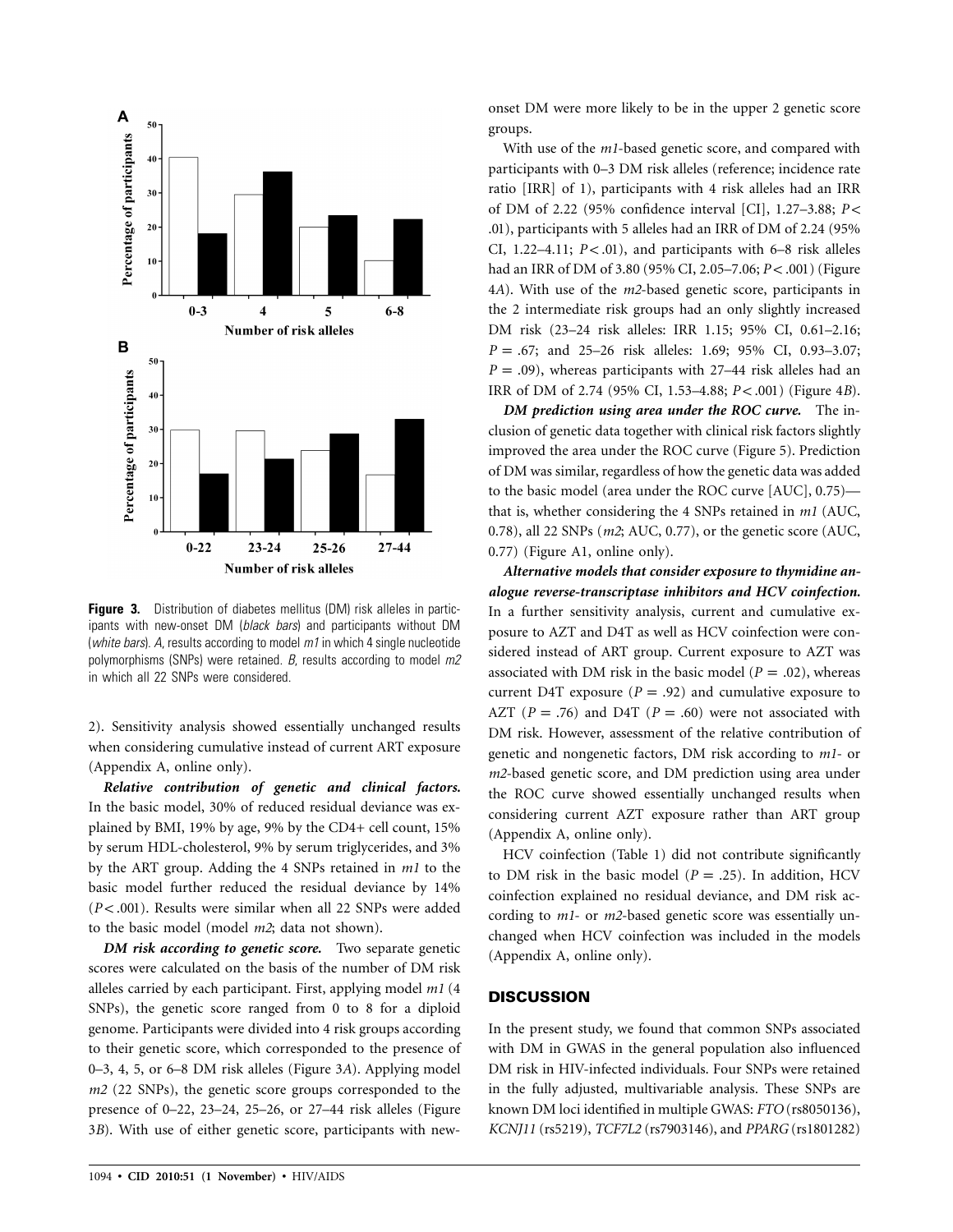

**Figure 4.** Incidence rate ratios (IRRs) of diabetes mellitus (DM) in participants according to genetic score. *A*, Results according to *m1* in which 4 single nucleotide polymorphisms were retained. The reference group comprises participants carrying 0–3 DM risk alleles  $(n = 239)$ . B, Results according to model  $mZ$ . The reference group comprises participants carrying 0–22 DM risk alleles ( $n = 180$ ).

[13–16, 19, 20, 28, 29]. These 4 loci also showed the most statistically significant DM association in a large study that assessed 16 genetic variants together with key clinical variables [26]. The SNP effects in our study changed little after adjustment for clinical factors. For example, the DM effect of rs8050136 (*FTO*), which in GWAS correlates with its effect on obesity [14, 28], remained independently associated with DM after adjusting for BMI in the present data set.

At the level of the study population, the contribution of common SNPs to DM risk was similar to the effect of other well-established DM risk factors, such as older age, but the effect of the SNPs was smaller than the effect of BMI. It is notable that the effect of SNPs on DM risk was larger than the potential toxic effects of ART on DM risk. Whether long-term exposure or the acute effect of certain ART agents is more important in regard to DM risk is currently being debated [5, 6, 8, 9]. Importantly, the SNP effects on DM risk were little affected when we considered either current or cumulative exposure to ART groups previously defined in the SHCS [8] and other studies [6, 9, 30] or current and cumulative exposure to thymidine analogue NRTIs.

We followed the trend toward summarizing the effects of multiple SNPs into a single, clinically useful genetic score [31, 32]. Consistent with the results from GWAS, the DM risk attributable to an individual risk allele was modest, whereas the combination of multiple unfavorable SNPs contributed substantially to DM risk. Applying either of 2 genetic scores, participants with the most unfavorable genetic background had 2.7-fold increased DM risk. In model *m1*, only those 4 SNPs with a strong DM association were retained. We also applied an alternative model *m2*, in which all SNPs were considered (including some with weak DM associations), because the goal of the study was to study all SNPs with a previously identified DM association in the general population. Therefore, *m2* was more likely than *m1* to assign relatively high genetic scores to participants without DM. However, irrespective of the genetic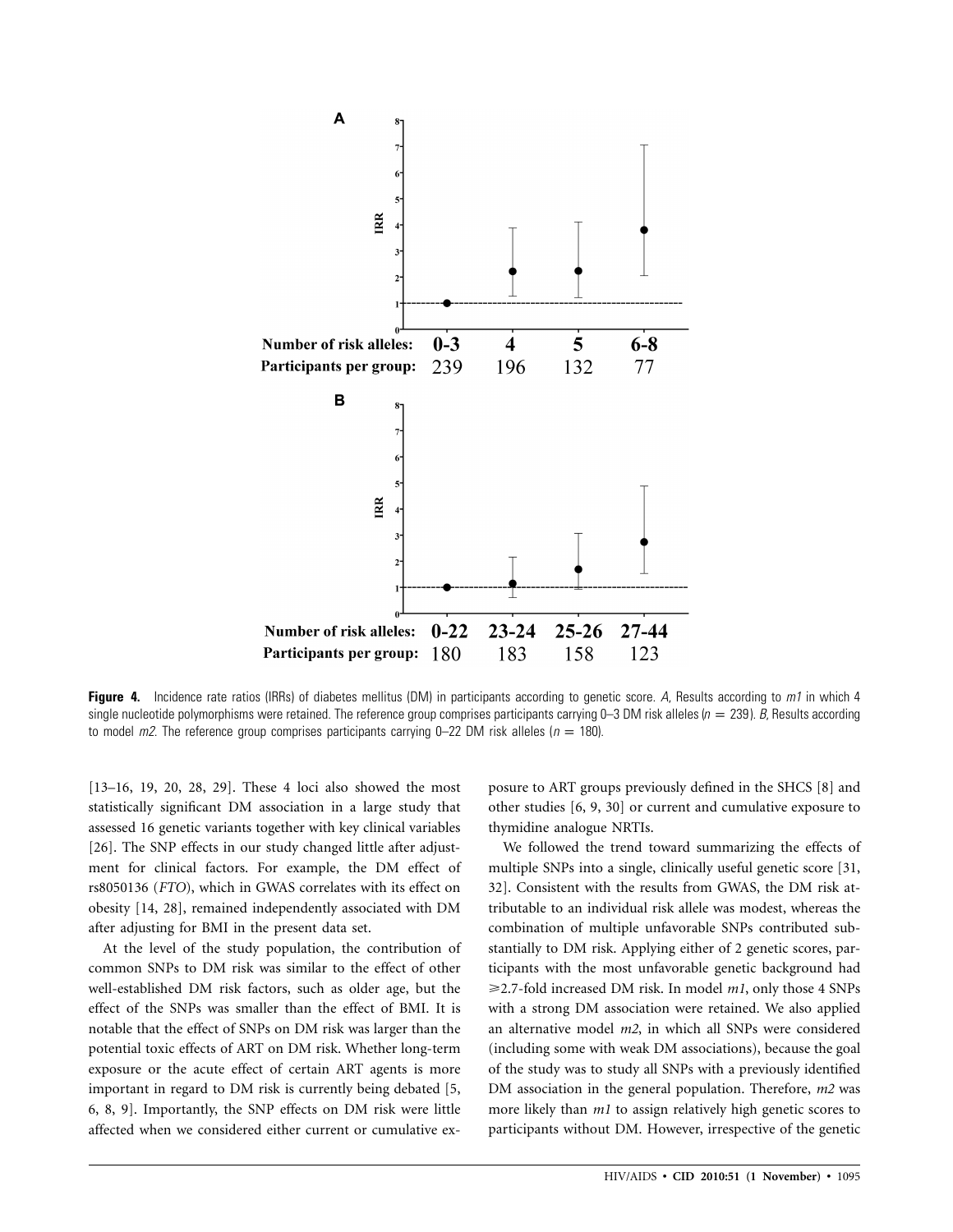

**Figure 5.** Area under the receiver operating characteristic curve (AUC) for basic and basic-plus-genetic models predicting new-onset diabetes mellitus in individual study participants.

model applied, and consistent with previous cohort studies from the general population [26, 33], the addition of genetic data to clinical risk factors increased DM prediction only slightly. The main reason for this is likely that the non-DM control subjects in this study and in reports from the general population [26, 33] may have undiagnosed impaired glucose tolerance without meeting formal DM diagnostic criteria. This notion is consistent with the much stronger predictive capacity of SNPs  $(AUC = 0.86$  for a 15-SNP basic-plus-genetic model) observed in a recent study in the general population that compared DM participants with highly selected control groups of patients who had normal glucose tolerance [34].

Strengths of this study include the prospective, longitudinal data collection; the analysis restricted to SNPs previously identified in GWAS; exploration of different modeling strategies; and inclusion of all participants who developed new-onset DM during enrollment in an established, large observational study over a median follow-up period of >9 years. Our study was limited mainly by sample size. Not all evaluated SNPs were retained in the final multivariable model, most likely because of the generally small effect estimates of the genetic variants. Previous GWAS have relied on the exploitation of data from thousands of individuals to document such modest genetic effects [11–20]. However, several SNPs not retained in the final

model *m1* were associated with DM in only one GWAS. We have observed in a previous genetic-dyslipidemia study [22] that SNPs identified in GWAS were more likely to be replicated in HIV-infected participants according to the number of GWAS that independently confirmed their effect [35]. Therefore, large data sets will be important in future genetic-DM studies in HIV-infected individuals. This should also permit the stratification of participants according to genetic score and exposure to individual antiretroviral drugs, as in genetic-dyslipidemia studies [22, 36, 37]. Additional limitations of the current study include the relatively small number of women (25% of study participants). Because previous GWAS were conducted in essentially white populations, we restricted our study to white SHCS participants. Because of differences in the tagging characteristics of the array SNPs, however, our findings may not be applicable to other populations.

In summary, our study explored GWAS-identified SNPs that contribute to new-onset DM, a major metabolic complication in HIV-infected individuals. It is likely that some of the DM heritability unexplained by GWAS-identified SNPs can be uncovered [35, 38] by interrogating additional common SNPs associated with DM [39] and with fasting plasma glucose levels [11, 14, 40, 41] or by identifying rare variants through extensive resequencing of the loci identified in GWAS. The potential for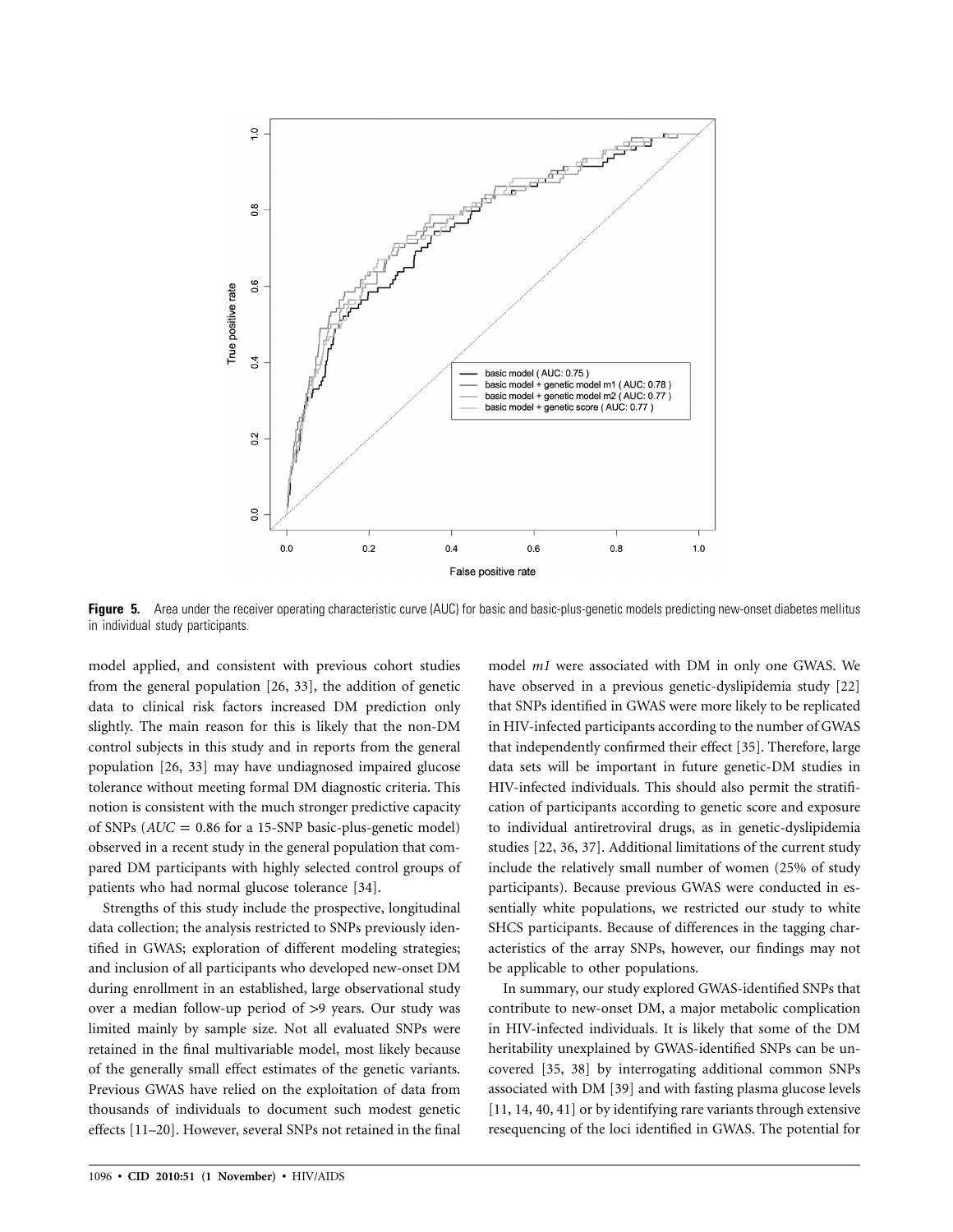comprehensive genetic and pharmacogenetic prediction of key outcomes of clinical HIV care is now emerging, including prediction of viral load set point and CD4 decline, dyslipidemia, antiretroviral hypersensitivity, response to chronic HCV infection treatment, and lipodystrophy. We are currently conducting a multicohort, GWAS-based genetic study of acute coronary artery disease end points in HIV-infected individuals [35].

Appendix A, online only, provides further details of our study [42–56].

## **MEMBERS OF THE SHCS**

M. Battegay, E. Bernasconi, J. Böni, H.C. Bucher, Ph. Bürgisser, A. Calmy, S. Cattacin, M. Cavassini, R. Dubs, M. Egger, L. Elzi, M. Fischer, M. Flepp, A. Fontana, P. Francioli (president of the SHCS), H. Furrer (chairman of the Clinical and Laboratory Committee), C. Fux, M. Gorgievski, H. Günthard (chairman of the Scientific Board), H. Hirsch, B. Hirschel, I. Hösli, Ch. Kahlert, L. Kaiser, U. Karrer, C. Kind, Th. Klimkait, B. Ledergerber, G. Martinetti, B. Martinez, N. Müller, D. Nadal, M. Opravil, F. Paccaud, G. Pantaleo, A. Rauch, S. Regenass, M. Rickenbach (head of Data Center), C. Rudin (chairman of the Mother and Child Substudy), P. Schmid, D. Schultze, J. Schüpbach, R. Speck, P. Taffé, A. Telenti, A. Trkola, P. Vernazza, R. Weber, and S. Yerly.

#### **Acknowledgments**

We are grateful to Dr Marcel Zwahlen for helpful statistical discussions. *Financial support.* SHCS, which is financed by the Swiss National Science Foundation.

*Potential conflicts of interest.* All authors: no conflicts.

#### **References**

- 1. Carr A, Samaras K, Burton S, et al. A syndrome of peripheral lipodystrophy, hyperlipidaemia and insulin resistance in patients receiving HIV protease inhibitors. AIDS **1998**; 12:F51–F58.
- 2. Hadigan C, Miller K, Corcoran C, Anderson E, Basgoz N, Grinspoon S. Fasting hyperinsulinemia and changes in regional body composition in human immunodeficiency virus–infected women. J Clin Endocrinol Metab **1999**; 84:1932–1937.
- 3. Friis-Moller N, Reiss P, Sabin CA, et al. Class of antiretroviral drugs and the risk of myocardial infarction. N Engl J Med **2007**; 356:1723– 1735.
- 4. Triant VA, Lee H, Hadigan C, Grinspoon SK. Increased acute myocardial infarction rates and cardiovascular risk factors among patients with human immunodeficiency virus disease. J Clin Endocrinol Metab **2007**; 92:2506–2512.
- 5. Brown TT, Li X, Cole SR, et al. Cumulative exposure to nucleoside analogue reverse-transcriptase inhibitors is associated with insulin resistance markers in the Multicenter AIDS Cohort Study. AIDS **2005**; 19:1375–1383.
- 6. De WS, Sabin CA, Weber R, et al. Incidence and risk factors for newonset diabetes in HIV-infected patients: the Data Collection on Adverse Events of Anti-HIV Drugs (D:A:D) study. Diabetes Care **2008**; 31:1224–1229.
- 7. Justman JE, Benning L, Danoff A, et al. Protease inhibitor use and the incidence of diabetes mellitus in a large cohort of HIV-infected women. J Acquir Immune Defic Syndr **2003**; 32:298–302.
- 8. Ledergerber B, Furrer H, Rickenbach M, et al. Factors associated with the incidence of type 2 diabetes mellitus in HIV-infected participants in the Swiss HIV Cohort Study. Clin Infect Dis **2007**; 45:111–119.
- 9. Tien PC, Schneider MF, Cole SR, et al. Antiretroviral therapy exposure and incidence of diabetes mellitus in the Women's Interagency HIV Study. AIDS **2007**; 21:1739–1745.
- 10. Souren NY, Paulussen AD, Loos RJ, et al. Anthropometry, carbohydrate and lipid metabolism in the East Flanders Prospective Twin Survey: heritabilities. Diabetologia **2007**; 50:2107–2116.
- 11. Bouatia-Naji N, Rocheleau G, Van LL, et al. A polymorphism within the G6PC2 gene is associated with fasting plasma glucose levels. Science **2008**; 320:1085–1088.
- 12. Gudmundsson J, Sulem P, Steinthorsdottir V, et al. Two variants on chromosome 17 confer prostate cancer risk, and the one in TCF2 protects against type 2 diabetes. Nat Genet **2007**; 39:977–983.
- 13. Saxena R, Voight BF, Lyssenko V, et al. Genome-wide association analysis identifies loci for type 2 diabetes and triglyceride levels. Science **2007**; 316(5829):1331–1336.
- 14. Scott LJ, Mohlke KL, Bonnycastle LL, et al. A genome-wide association study of type 2 diabetes in Finns detects multiple susceptibility variants. Science **2007**; 316:1341–1345.
- 15. Sladek R, Rocheleau G, Rung J, et al. A genome-wide association study identifies novel risk loci for type 2 diabetes. Nature **2007**; 445:881–885.
- 16. Steinthorsdottir V, Thorleifsson G, Reynisdottir I, et al. A variant in CDKAL1 influences insulin response and risk of type 2 diabetes. Nat Genet **2007**; 39:770–775.
- 17. Unoki H, Takahashi A, Kawaguchi T, et al. SNPs in KCNQ1 are associated with susceptibility to type 2 diabetes in East Asian and European populations. Nat Genet **2008**; 40:1098–1102.
- 18. Yasuda K, Miyake K, Horikawa Y, et al. Variants in KCNQ1 are associated with susceptibility to type 2 diabetes mellitus. Nat Genet **2008**; 40: 1092–1097.
- 19. Zeggini E, Weedon MN, Lindgren CM, et al. Replication of genomewide association signals in UK samples reveals risk loci for type 2 diabetes. Science **2007**; 316:1336–1341.
- 20. Zeggini E, Scott LJ, Saxena R, et al. Meta-analysis of genome-wide association data and large-scale replication identifies additional susceptibility loci for type 2 diabetes. Nat Genet **2008**; 40:638–645.
- 21. SCHS home page. http://www.shcs.ch. Published 2000. Updated 31 August 2010. Accessed 13 September 2010.
- 22. Rotger M, Bayard C, Taffe P, et al. Contribution of genome-wide significant single-nucleotide polymorphisms and antiretroviral therapy to dyslipidemia in HIV-infected individuals: a longitudinal study. Circ Cardiovasc Genet **2009**; 2:621–628.
- 23. Genuth S, Alberti KG, Bennett P, et al. Follow-up report on the diagnosis of diabetes mellitus. Diabetes Care **2003**; 26:3160–3167.
- 24. Young J, Glass TR, Bernasconi E, et al. Hierarchical modeling gave plausible estimates of associations between metabolic syndrome and components of antiretroviral therapy. J Clin Epidemiol **2009**; 62:632– 641.
- 25. Agresti A. Categorical data analysis. New York, NY: Wiley, **2002**.
- 26. Lyssenko V, Jonsson A, Almgren P, et al. Clinical risk factors, DNA variants, and the development of type 2 diabetes. N Engl J Med **2008**; 359:2220–2232.
- 27. Team DC. R: a language and environment for statistical computing. Vienna, Austria: R Foundation for Statistical Computing, **2009**.
- 28. Genome-wide association study of 14,000 cases of seven common diseases and 3000 shared controls. Nature **2007**; 447:661–678.
- 29. Grant SF, Thorleifsson G, Reynisdottir I, et al. Variant of transcription factor 7–like 2 (TCF7L2) gene confers risk of type 2 diabetes. Nat Genet **2006**; 38:320–323.
- 30. Brown TT, Cole SR, Li X, et al. Antiretroviral therapy and the prevalence and incidence of diabetes mellitus in the multicenter AIDS cohort study. Arch Intern Med **2005**; 165:1179–1184.
- 31. Aulchenko YS, Ripatti S, Lindqvist I, et al. Loci influencing lipid levels and coronary heart disease risk in 16 European population cohorts. Nat Genet **2009**; 41:47–55.